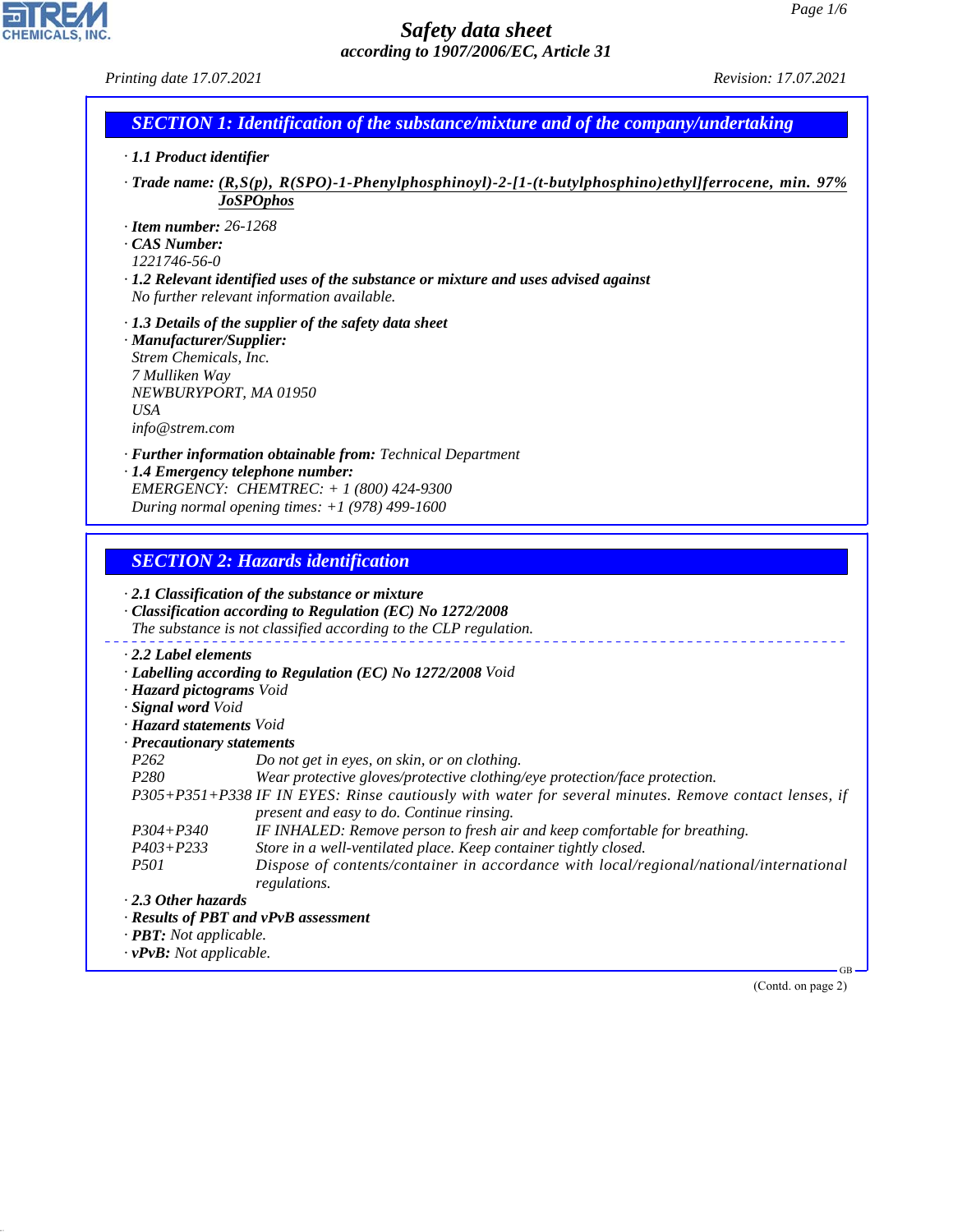*Printing date 17.07.2021 Revision: 17.07.2021*

*Trade name: (R,S(p), R(SPO)-1-Phenylphosphinoyl)-2-[1-(t-butylphosphino)ethyl]ferrocene, min. 97% JoSPOphos*

(Contd. of page 1)

#### *SECTION 3: Composition/information on ingredients*

*· 3.1 Chemical characterisation: Substances*

*· CAS No. Description*

*1221746-56-0 (S, R(p), S(SPO)-1-Phenylphosphinoyl)-2-[1-(t butylphosphino)ethyl]ferrocene, min. 97% JoSPOphos*

#### *SECTION 4: First aid measures*

- *· 4.1 Description of first aid measures*
- *· General information: No special measures required.*
- *· After inhalation: Supply fresh air; consult doctor in case of complaints.*
- *· After skin contact: Immediately rinse with water.*
- *· After eye contact: Rinse opened eye for several minutes under running water. Then consult a doctor.*
- *· After swallowing: If symptoms persist consult doctor.*
- *· 4.2 Most important symptoms and effects, both acute and delayed No further relevant information available.*
- *· 4.3 Indication of any immediate medical attention and special treatment needed*

*No further relevant information available.*

#### *SECTION 5: Firefighting measures*

- *· 5.1 Extinguishing media*
- *· Suitable extinguishing agents: Use fire extinguishing methods suitable to surrounding conditions.*
- *· 5.2 Special hazards arising from the substance or mixture No further relevant information available.*
- *· 5.3 Advice for firefighters*
- *· Protective equipment: No special measures required.*

# *SECTION 6: Accidental release measures*

- *· 6.1 Personal precautions, protective equipment and emergency procedures Not required.*
- *· 6.2 Environmental precautions: No special measures required.*
- *· 6.3 Methods and material for containment and cleaning up:*
- *Dispose contaminated material as waste according to item 13.*
- *· 6.4 Reference to other sections*
- *See Section 7 for information on safe handling.*
- *See Section 8 for information on personal protection equipment.*
- *See Section 13 for disposal information.*

## *SECTION 7: Handling and storage*

- *· 7.1 Precautions for safe handling No special measures required.*
- *· Information about fire and explosion protection: No special measures required.*
- *· 7.2 Conditions for safe storage, including any incompatibilities*
- *· Storage:*

44.1.1

- *· Requirements to be met by storerooms and receptacles: No special requirements.*
- *· Information about storage in one common storage facility: Not required.*
- *· Further information about storage conditions: None.*

(Contd. on page 3)



GB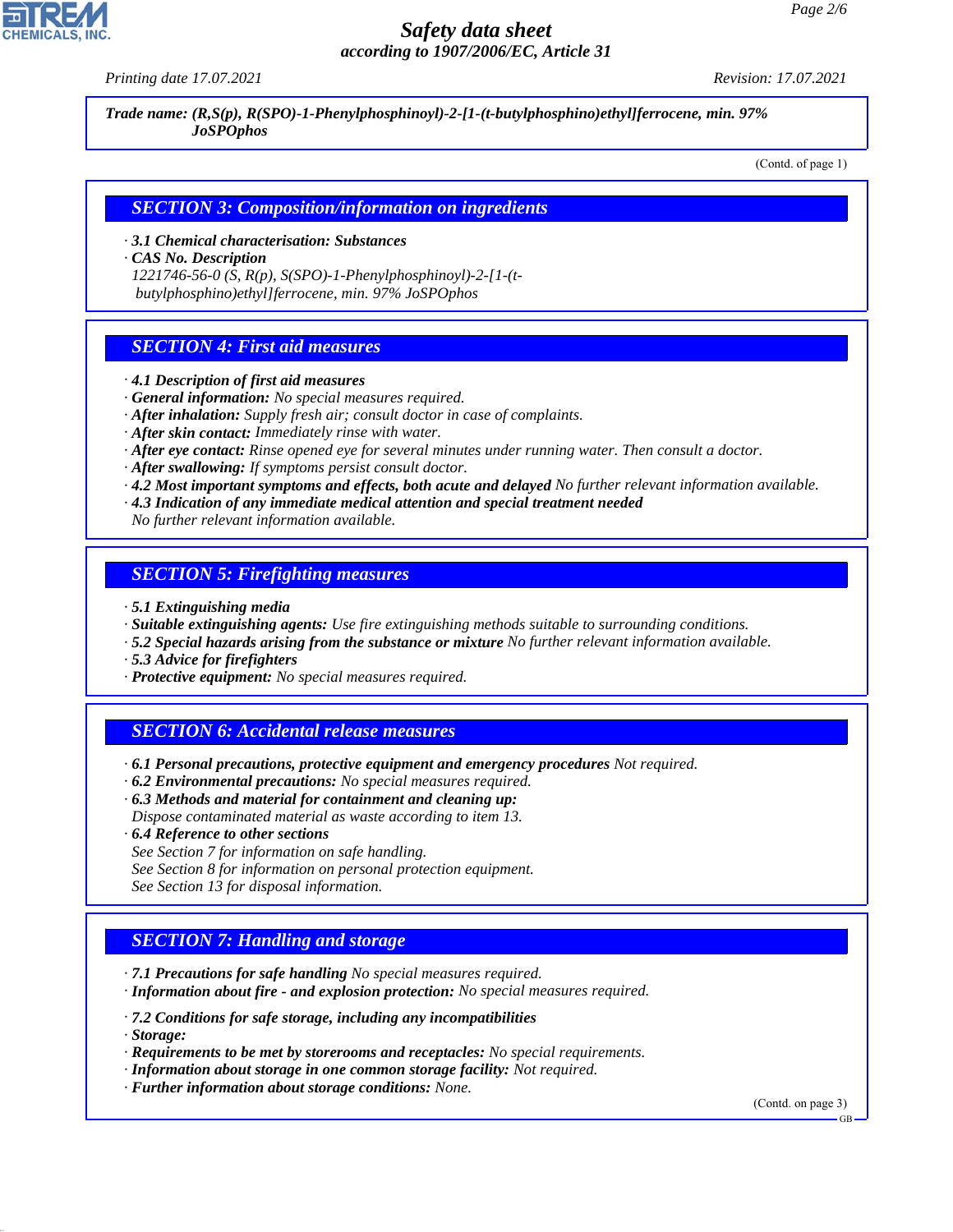*Printing date 17.07.2021 Revision: 17.07.2021*

*Trade name: (R,S(p), R(SPO)-1-Phenylphosphinoyl)-2-[1-(t-butylphosphino)ethyl]ferrocene, min. 97% JoSPOphos*

(Contd. of page 2)

*· 7.3 Specific end use(s) No further relevant information available.*

#### *SECTION 8: Exposure controls/personal protection*

*· Additional information about design of technical facilities: No further data; see item 7.*

- *· 8.1 Control parameters*
- *· Ingredients with limit values that require monitoring at the workplace: Not required.*
- *· Additional information: The lists valid during the making were used as basis.*
- *· 8.2 Exposure controls*
- *· Personal protective equipment:*
- *· General protective and hygienic measures:*
- *The usual precautionary measures are to be adhered to when handling chemicals.*
- *· Respiratory protection: Not required.*
- *· Protection of hands:*



\_S*Protective gloves*

*The glove material has to be impermeable and resistant to the product/ the substance/ the preparation. Due to missing tests no recommendation to the glove material can be given for the product/ the preparation/ the chemical mixture.*

*Selection of the glove material on consideration of the penetration times, rates of diffusion and the degradation · Material of gloves*

*The selection of the suitable gloves does not only depend on the material, but also on further marks of quality and varies from manufacturer to manufacturer.*

*· Penetration time of glove material*

*The exact break through time has to be found out by the manufacturer of the protective gloves and has to be observed.*

*· Eye protection: Safety glasses*

| $\cdot$ 9.1 Information on basic physical and chemical properties<br><b>General Information</b> |                                               |
|-------------------------------------------------------------------------------------------------|-----------------------------------------------|
| $\cdot$ Appearance:                                                                             |                                               |
| Form:                                                                                           | Powder                                        |
| Colour:                                                                                         | Orange                                        |
| $\cdot$ Odour:                                                                                  | <i><b>Odourless</b></i>                       |
| Odour threshold:                                                                                | Not determined.                               |
| $\cdot$ pH-value:                                                                               | Not applicable.                               |
| $\cdot$ Change in condition                                                                     |                                               |
| <i>Melting point/freezing point:</i>                                                            | Undetermined.                                 |
| Initial boiling point and boiling range: Undetermined.                                          |                                               |
| · Flash point:                                                                                  | Not applicable.                               |
| $\cdot$ Flammability (solid, gas):                                                              | Product is not flammable.                     |
| · Ignition temperature:                                                                         |                                               |
| <b>Decomposition temperature:</b>                                                               | Not determined.                               |
| · Auto-ignition temperature:                                                                    | Not determined.                               |
| · Explosive properties:                                                                         | Product does not present an explosion hazard. |
|                                                                                                 | $(C_{\text{out}}d_{\text{on space}}A)$        |



44.1.1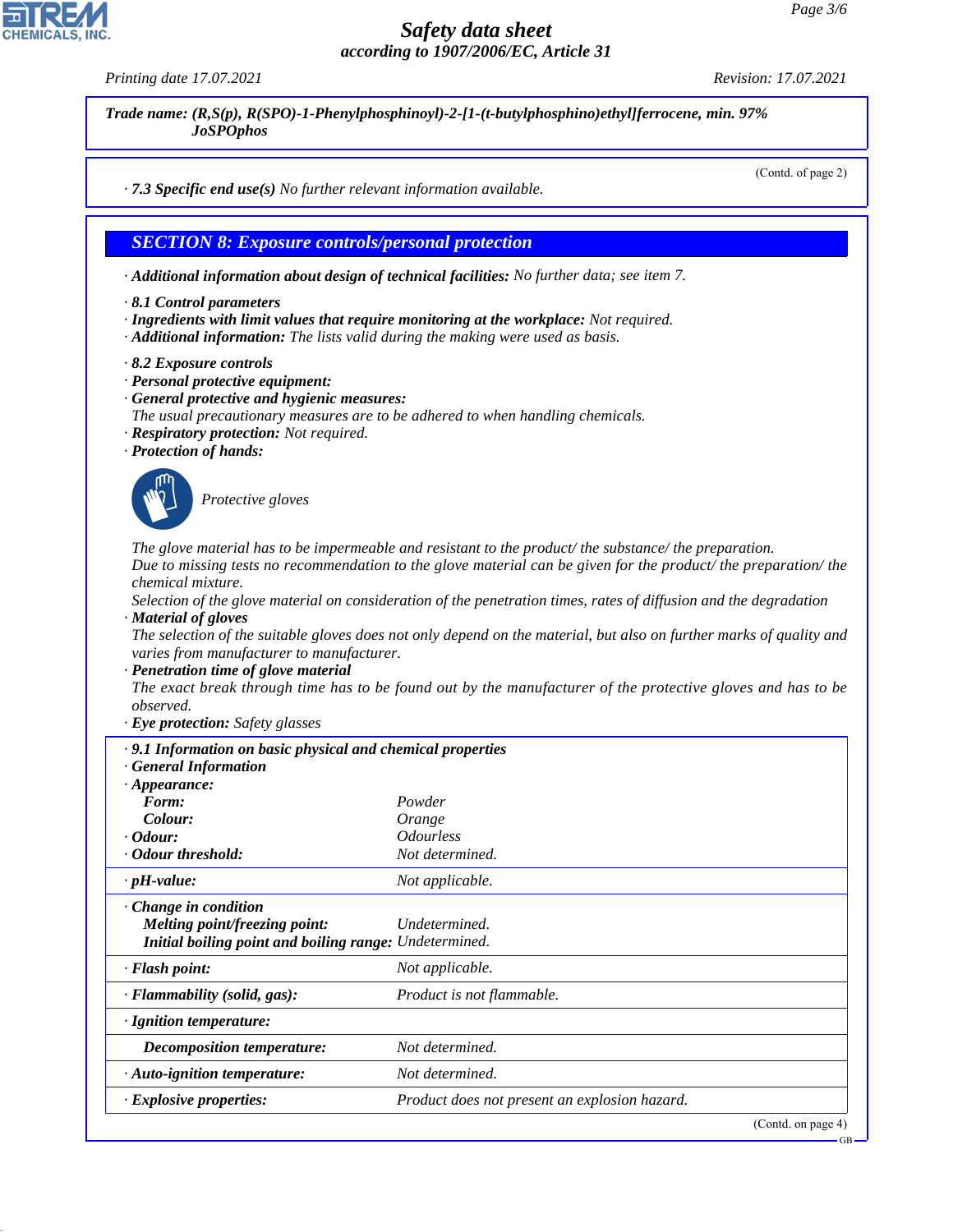*Printing date 17.07.2021 Revision: 17.07.2021*

|                  |  |  | Trade name: (R,S(p), R(SPO)-1-Phenylphosphinoyl)-2-[1-(t-butylphosphino)ethyl]ferrocene, min. 97% |  |
|------------------|--|--|---------------------------------------------------------------------------------------------------|--|
| <b>JoSPOphos</b> |  |  |                                                                                                   |  |

|                                           | (Contd. of page 3)                         |
|-------------------------------------------|--------------------------------------------|
| · Explosion limits:                       |                                            |
| Lower:                                    | Not determined.                            |
| <b>Upper:</b>                             | Not determined.                            |
| · Vapour pressure:                        | Not applicable.                            |
| $\cdot$ Density:                          | Not determined.                            |
| · Relative density                        | Not determined.                            |
| · Vapour density                          | Not applicable.                            |
| $\cdot$ Evaporation rate                  | Not applicable.                            |
| · Solubility in / Miscibility with        |                                            |
| water:                                    | <i>Insoluble.</i>                          |
| · Partition coefficient: n-octanol/water: | Not determined.                            |
| $\cdot$ Viscosity:                        |                                            |
| Dynamic:                                  | Not applicable.                            |
| Kinematic:                                | Not applicable.                            |
| · Solvent content:                        |                                            |
| Organic solvents:                         | $0.0\%$                                    |
| $VOC$ (EC)                                | $0.00\%$                                   |
| Solids content:                           | 100.0%                                     |
| $\cdot$ 9.2 Other information             | No further relevant information available. |

# *SECTION 10: Stability and reactivity*

- *· 10.1 Reactivity No further relevant information available.*
- *· 10.2 Chemical stability*
- *· Thermal decomposition / conditions to be avoided: No decomposition if used according to specifications.*
- *· 10.3 Possibility of hazardous reactions No dangerous reactions known.*
- *· 10.4 Conditions to avoid No further relevant information available.*
- *· 10.5 Incompatible materials: No further relevant information available.*
- *· 10.6 Hazardous decomposition products: No dangerous decomposition products known.*

## *SECTION 11: Toxicological information*

- *· 11.1 Information on toxicological effects*
- *· Acute toxicity Based on available data, the classification criteria are not met.*
- *· Primary irritant effect:*

44.1.1

- *· Skin corrosion/irritation Based on available data, the classification criteria are not met.*
- *· Serious eye damage/irritation Based on available data, the classification criteria are not met.*
- *· Respiratory or skin sensitisation Based on available data, the classification criteria are not met.*
- *· CMR effects (carcinogenity, mutagenicity and toxicity for reproduction)*
- *· Germ cell mutagenicity Based on available data, the classification criteria are not met.*
- *· Carcinogenicity Based on available data, the classification criteria are not met.*
- *· Reproductive toxicity Based on available data, the classification criteria are not met.*
- *· STOT-single exposure Based on available data, the classification criteria are not met.*
- *· STOT-repeated exposure Based on available data, the classification criteria are not met.*

(Contd. on page 5)

 $GR$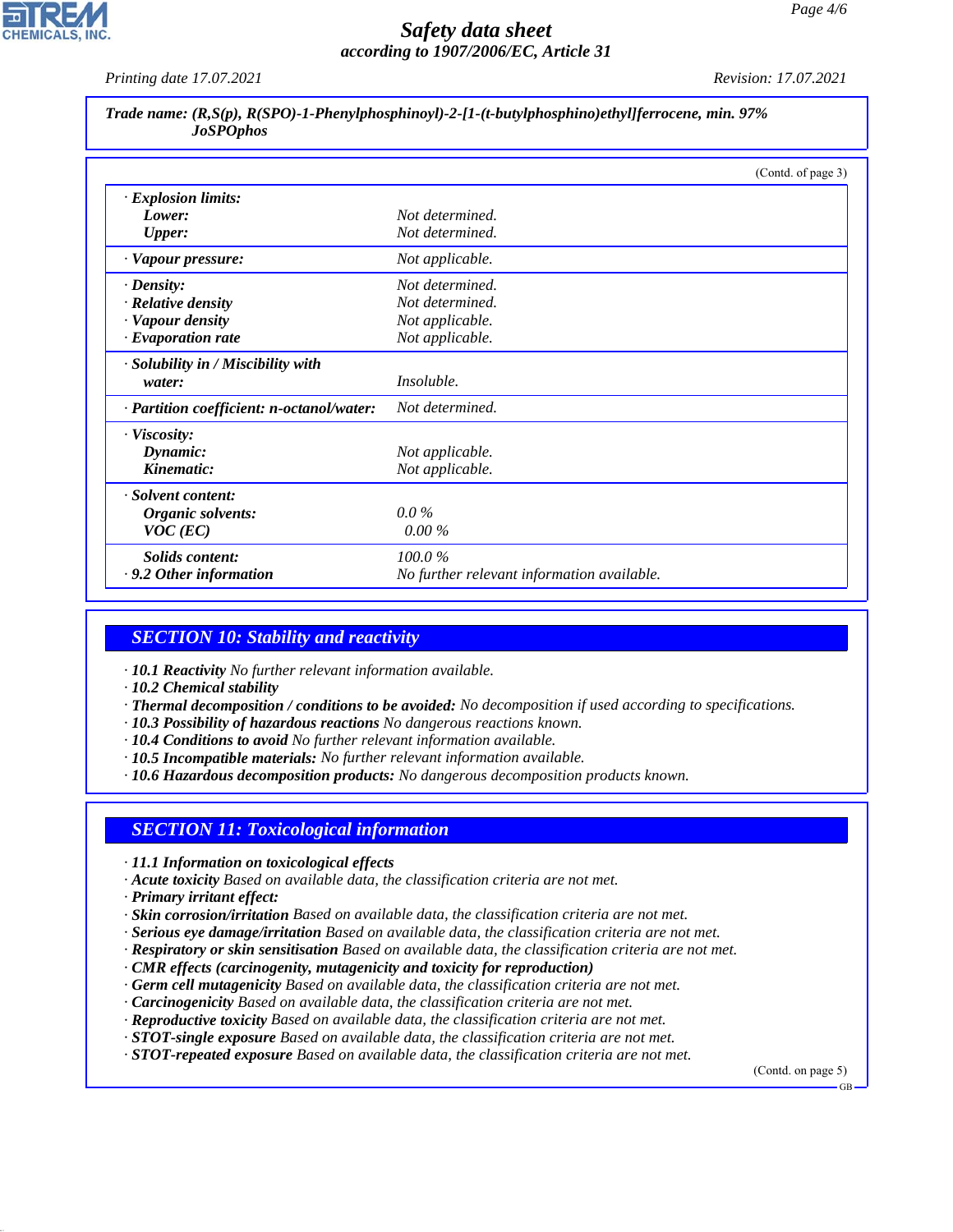*Printing date 17.07.2021 Revision: 17.07.2021*

**CHEMICALS** 

*Trade name: (R,S(p), R(SPO)-1-Phenylphosphinoyl)-2-[1-(t-butylphosphino)ethyl]ferrocene, min. 97% JoSPOphos*

(Contd. of page 4)

*· Aspiration hazard Based on available data, the classification criteria are not met.*

#### *SECTION 12: Ecological information*

#### *· 12.1 Toxicity*

- *· Aquatic toxicity: No further relevant information available.*
- *· 12.2 Persistence and degradability No further relevant information available.*
- *· 12.3 Bioaccumulative potential No further relevant information available.*
- *· 12.4 Mobility in soil No further relevant information available.*
- *· Additional ecological information:*
- *· General notes: Not known to be hazardous to water.*
- *· 12.5 Results of PBT and vPvB assessment*
- *· PBT: Not applicable.*
- *· vPvB: Not applicable.*
- *· 12.6 Other adverse effects No further relevant information available.*

## *SECTION 13: Disposal considerations*

- *· 13.1 Waste treatment methods*
- *· Recommendation Disposal must be made according to official regulations.*
- *· Uncleaned packaging:*

44.1.1

*· Recommendation: Disposal must be made according to official regulations.*

| <b>SECTION 14: Transport information</b>                                                  |                 |
|-------------------------------------------------------------------------------------------|-----------------|
| $\cdot$ 14.1 UN-Number<br>· ADR, ADN, IMDG, IATA                                          | not regulated   |
| $\cdot$ 14.2 UN proper shipping name<br>· ADR, ADN, IMDG, IATA                            | not regulated   |
| $\cdot$ 14.3 Transport hazard class(es)                                                   |                 |
| · ADR, ADN, IMDG, IATA<br>· Class                                                         | not regulated   |
| · 14.4 Packing group<br>· ADR, IMDG, IATA                                                 | not regulated   |
| $\cdot$ 14.5 Environmental hazards:<br>· Marine pollutant:                                | N <sub>O</sub>  |
| $\cdot$ 14.6 Special precautions for user                                                 | Not applicable. |
| $\cdot$ 14.7 Transport in bulk according to Annex II of<br><b>Marpol and the IBC Code</b> | Not applicable. |
| · UN "Model Regulation":                                                                  | not regulated   |

(Contd. on page 6)

GB